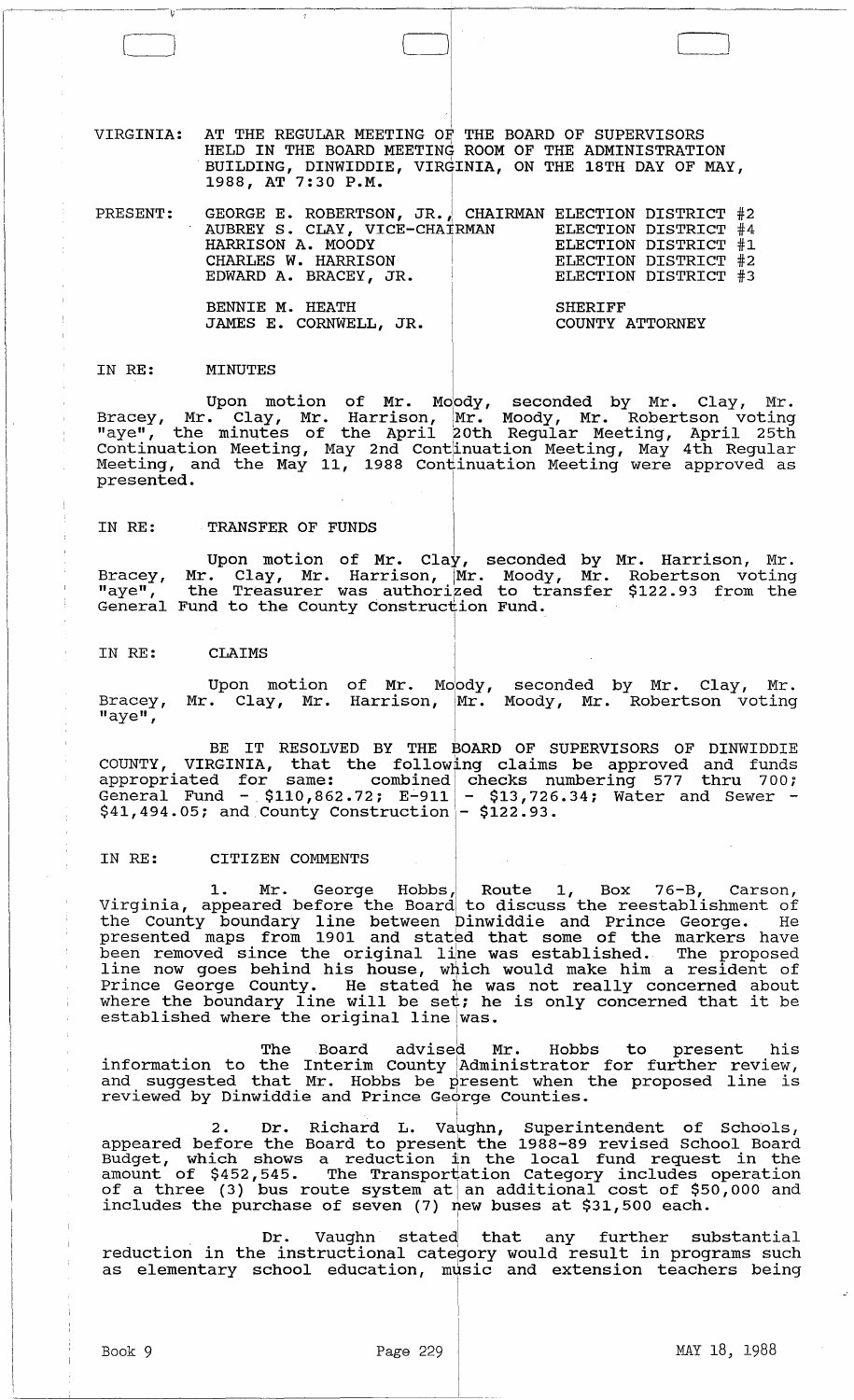severely cut or eliminated. He urged the Board to reinstate the School Board Budget Request as originally presented.

3. Mrs. Gloria S. Bain, Route 2, Box 191, Dinwiddie, appeared before the Board to support the School Board Budget Request.

4. Mr. T. H. VanPelt, Route I, Box 15, Dinwiddie, appeared before the Board to urge the Board to replace the school buses as designated under the state regulations.

5. Mr. Fred Sahl, Church Road, Virginia, pointed out that Mr. Beasley Jones lists the Dinwiddie High School Phone Number as the number he can be reached for business concerning his position as a Delegate with the General Assembly. Mr. Sahl stated that he did ab a beregate with the denotar hobelisty. In: band be.<br>not feel the High School was appropriate for this use.

6. Mr. James Spencer, P.O. Box 327, Dinwiddie, appeared before the Board to support the School Board Budget Request.

#### IN RE: AMENDMENTS TO AGENDA

Bracey, "aye", Agenda: Upon motion of Mr. Bracey, Mr. Clay, Mr. Harrison, Mr. the following amendments were seconded by Mr. Harrison, Mr. Moody, Mr. Robertson voting approved to be added to the

1. Bingo & Raffle Permit - Southern Sounds Band Fan Club

2. Department of Game and Inland Fisheries, RE: Dick Gray, Leonard's Marina

3. Introduction - Public Safety Officer

4. Presentation of County Administrator Employment contract

IN RE: PUBLIC HEARING -- A-88-9 -- Day Care Centers

This being the time and place as advertised in the Progress-Index on Wednesday, May 4 and Wednesday, May 11, 1988, for the Board of supervisors of Dinwiddie County, Virginia, to conduct a Public Hearing to consider for adoption an ordinance to amend Agricultural, General, A-2 District to add as a permitted use, Day Care Centers.

Mr. Joe Emerson, Director of Planning, presented the amendment and reviewed the action of the Planning Commission, which was approval at its April 13, 1988 meeting.

Mr. Gilbert Marek has submitted a request to add as a permitted use to Agricultural, General, A-2 District, Day Care Centers. The reason for the request is to allow Mr. Marek the opportunity to operate a Day Care Center and if the business fails, opportunity to operate a Day care center and if the business fails,<br>to still have the right to use the building as a single family home. If this property were rezoned Business, in the event of a failure of the business, the use of the structure as a single family home would not be permitted.

Agricultural, General, A-2 District allows the operation of many businesses, some of a similar nature such as nursing homes and homes for the aged, with conditional use permits as home-occupations, which could be Day Care. Day Care operations are closely monitored and licensed by the State of Virginia.

Cheryl Martinez spoke in support of the amendment. Mrs. Cheryl Martin<br>No one appeared in opposition.

Bracey, "aye", Upon motion of Mr. Harrison, seconded by Mr. Moody, Mr. Mr. Clay, Mr. Harrison, Mr. Moody, Mr. Robertson voting

 $\Delta\omega_{\rm{eff}}=2.7\,\mu$ 

 $\sim 10^{-10}$  and  $\sim 10^{-10}$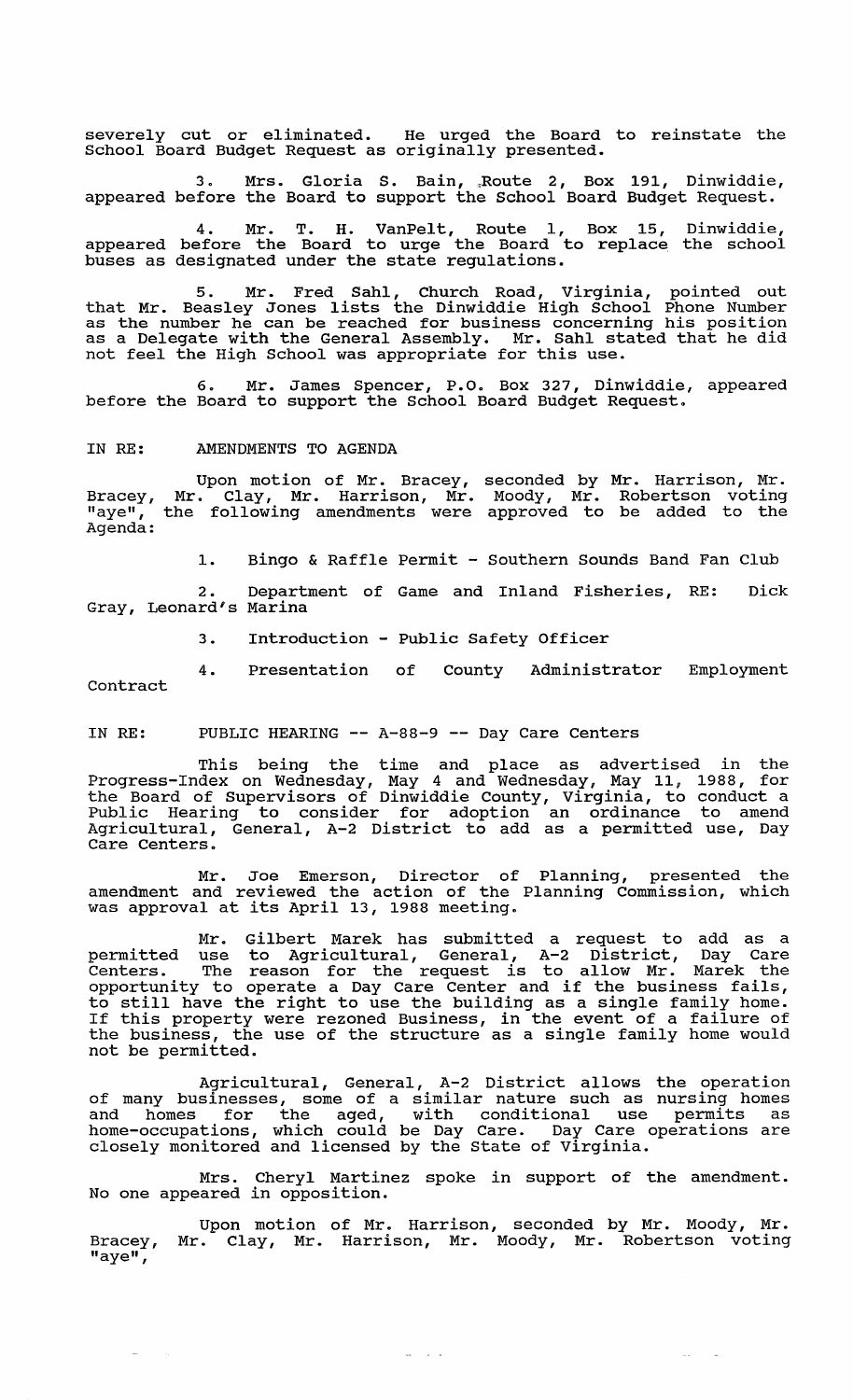BE IT ORDAINED BY THE BOARD OF SUPERVISORS OF DINWIDDIE COUNTY, VIRGINIA that Agricultural, General, A-2 District be amended to allow as a permitted use "Day Care Centers".

 $\Box$ 

/--l-~--:.-:,:i,

In all other respects said zoning ordinance is hereby reordained.

## IN RE: PUBLIC HEARING -- A-88-10 -- HOME FOR THE AGED

 $\mathcal{L}_\mathcal{L}$  is the difference of the content of the difference of the content of the difference of the content of the content of the content of the content of the content of the content of the content of the content of

This being the time  $\frac{1}{4}$ nd place as advertised in the Progress-Index on Wednesday, May 4, and Wednesday, May 11, 1988, for the Board of supervisors of Dinwiddie County, Virginia, to conduct a Public Hearing to consider an ordinance to amend section 22-13 of the Dinwiddie County Code to allow IRest Homes in Residential, R-1 Districts.

Mr. Joe Emerson, Director of Planning, stated that the action taken by the Planning Commission was disapproval at its April 13, 1988 meeting.

The Board of Supervisors received a letter from the applicant, which was the Rock Church of Petersburg, requesting that Amendment A-88-10 be withdrawn. I The Rock Church will file an application for an Amendment to the zoning ordinance in order to rezone the church property from *R-i* to R-2 with proffers, which will be filed in the near future. CONTENT CONTROLLER TO DETERMINENT -- A-88-11 -- CURB AND GUTTERS, SUBDIVISIONS<br>NDMENT -- A-88-11 -- CURB AND GUTTERS, SUBDIVISIONS<br>NDMENT -- A-88-11 -- CURB AND GUTTERS, SUBDIVISIONS<br>NDMENT -- A-88-11 -- CURB AND GUTTERS,

AMENDMENT -- A-88-11 -- CURB AND GUTTERS, SUBDIVISIONS IN RE:

Action was taken by the  $\frac{}{}$  poard of Supervisors at its May 4, 1988 meeting to remove Amendments  $A-88-11$  and  $A-88-12$  from the table and place them upon the May 18, 1988 agenda.

I

Mr. Joe Emerson, Dire<mark>ctor of Planning, presented an</mark> excerpt from the minutes of the Regular Board Meeting of the Dinwiddie County Water Authority, held on Monday, May 9, 1988, which stated: <sup>I</sup>

"Upon motion by Mr. Joseph R. Patterson, seconded by Mr. J. J. DeBoer, all members voting j"aye," the Dinwiddie County Water authority endorsed the Sub-division Ordinance and the Storm Water Management Ordinance with curb and gutter requirements."

Upon motion of Mr. Harrison, seconded by Mr. Moody, Mr. Bracey, Mr. Clay, Mr. Harrison, Mr. Moody, Mr. Robertson voting "aye",

BE IT ORDAINED by the Board of supervisors of Dinwiddie County, Virginia, that the Dinwiddie County Code, as previously adopted, be amended by the following changes to section 79 of Article adopted, be amended by the forfowing changes to section 73<br>III of Chapter 18 and in all other respects be reordained.

That a new paragraph be added to Section 18-79 of the code entitled Paragraph (c) as follows:

(c) All subdivisions hereafter constructed or designed shall contain a storm water management system which shall assigned bhair soneain a beer water management bybeem which bhair R-1A, R-2, B-1, B-2 and B-3 zoning districts, shall provide for k-in, k-2, b-1, b-2 and b-3 zoning discricts, shart provide for<br>curbs, gutters, and storm drains along all public and/or paved streets within such subdivision for the collection of storm waters and the channeling of such to the istorm sewers for disposal. Prior and the thank-ring or such to the storm sewers for disposar. This is specifications therefore shall be submitted to the Authority and to the Virginia Department of Highwaysi and Transportation for review and approval. The developer shall construct such system in accordance with the advice, consent and approval of the Virginia Department of Highways and Transportation and the Authority, and the Authority shall not approve extension of: public water or sewer to the subdivision without an approved storm water system as herein subdivision without an approved storm water system as herein<br>required. All storm water and all other unpolluted drainage within regarica. Air Scoim watch and air other anportated drainage within such subdivisions shall only discharge to a storm sewer<br>constructed pursuant to the provisions of this ordinance.

I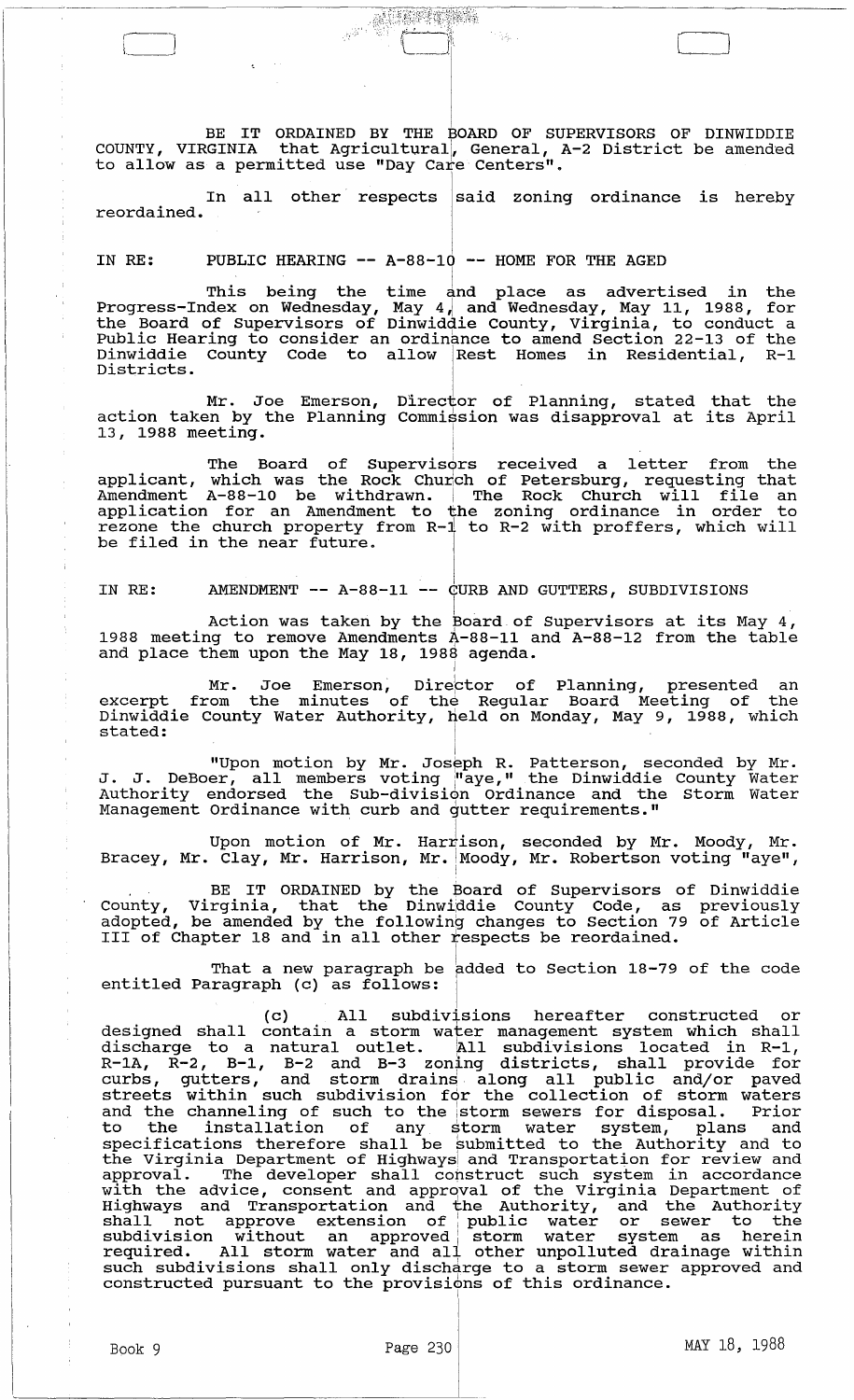Paragraph C of this ordinance shall be effective from the date of its adoption, provided, however, that any subdivision which has been submitted in preliminary plat form as required by Section 18-42 of this Code prior to the date of the amendment of this ordinance, May 18, 1988, shall not be required to be constructed with curbs and gutters, unless said subdivision plat is not reduced to final plat form on or before August 18, 1989 and recorded in the clerk's office of the circuit court of the county on or before January 18, 1990, provided, however, that such periods may be extended by one year if an extension is granted pursuant to section 18-49 of this Code. All other provisions of this ordinance shall be applicable to such subdivisions.

### IN RE: AMENDMENT -- A-88-12 -- CURB, GUTTER AND STORM WATER MANAGEMENT -- SUBDIVISIONS SERVED BY THE DINWIDDIE COUNTY WATER AUTHORITY

Bracey, "aye", Upon motion of Mr. Moody, seconded by Mr. Harrison, Mr. Mr. Clay, Mr. Harrison, Mr. Moody, Mr. Robertson voting

BE IT ORDAINED BY THE BOARD OF SUPERVISORS OF DINWIDDIE COUNTY, VIRGINIA, that the Dinwiddie County Code, as previously adopted, be amended by the following changes to section 9 of Article I of Chapter 21, and in all other respects be reordained.

That section 21-9 of the Code be deleted and replaced as follows:

All subdivisions hereafter constructed or designed to be served by public water and/or public sewer shall contain a system of storm water sewers which discharge to a natural outlet. All such storm water sewers which discharge to a hatural outlet. All such streets wi thin said subdivision for the collection of storm waters and the channeling of such to the storm sewers for disposal. Prior to the installation of any storm water system, plans and specifications therefore shall be submitted to the Authority for review and approval. The developer shall construct such system in accordance with the advice, consent and approval of the Authority, and the Authority shall not approve extension of public water or sewer to the subdivision without an approved storm water system as sewer to the subdivision without an approved storm water system as<br>herein required. All storm water and all other unpolluted drainage within such subdivisions shall only discharge to a storm sewer within such subdivisions shail only discharge to a storm sewer

This ordinance shall be effective from the date of its adoption, provided, however, that any subdivision which has been submitted in preliminary plat form as required by section 18-42 of this Code prior to the date of the adoption of this ordinance, May 18, 1988, shall not be required to be constructed with curbs and gutters, unless said subdivision plat is not reduced to final plat form on or before August 18, 1989 and recorded in the clerk's office of the circuit court of the county on or before January 18, 1990, of the circuit court of the county on or before January 18, 1990,<br>provided, however, that such period may be extended by one year if an extension is granted pursuant to section 18-49 of this code. All other provisions of this ordinance shall be applicable to such subdivisions.

### IN RE: TARGET RANGE PERMIT -- FANNIE JACKSON

d

 $\Delta\sim 10^{-1}$  km

 $\mathfrak{C}^{\mathcal{W}}$ 

Mr. Joe Emerson, Director of Planning, presented a Target Range Application from Mrs. Fannie Jackson to hold a Turkey Shoot on July 2, 1988, on her property located on Route 642. The proceeds from the activity are to benefit the Everready Group Singers.

Mr. Emerson stated that he has visited the site and recommended approval of the permit.

Upon motion of Mr. Bracey, seconded by Mr. Moody, Mr. Bracey, Mr. Clay, Mr. Harrison, Mr. Moody, Mr. Robertson voting "aye", Mrs. Fannie Jackson was granted a Target Range Permit'to hold

 $\frac{1}{2}$  and  $\frac{1}{2}$ 

عاد الماعي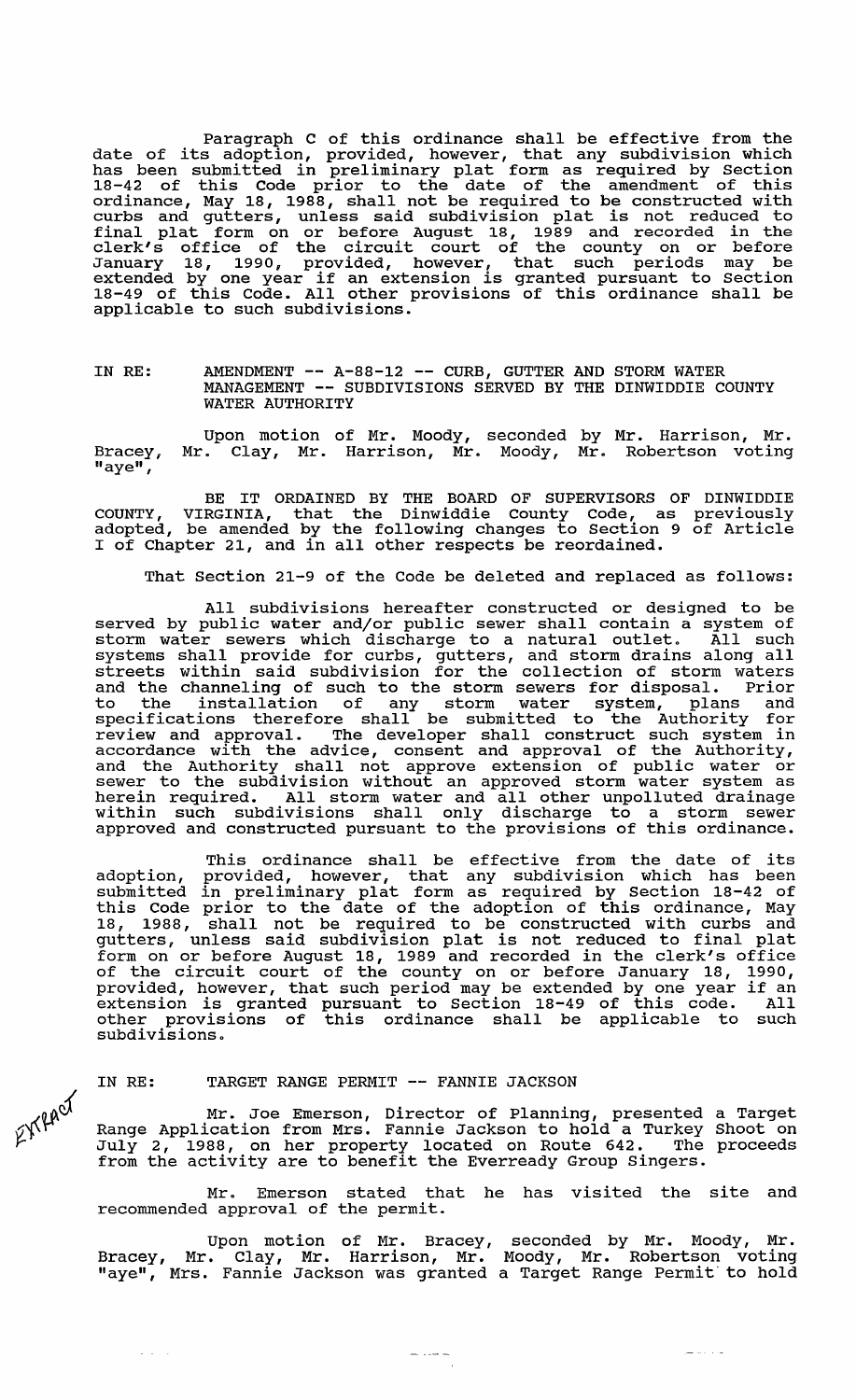a Turkey Shoot on her property on Route 642, on July 2, 1988, with all the conditions stated herein.  $\frac{1}{2}$  ,  $\frac{1}{2}$ ,  $\frac{1}{2}$ ,  $\frac{1}{2}$ ,  $\frac{1}{2}$ ,  $\frac{1}{2}$ ,  $\frac{1}{2}$ 

J  $\left[\begin{array}{ccc} 0 & \cdots & \cdots & \cdots \end{array}\right]$  , where  $\left[\begin{array}{ccc} 0 & \cdots & \cdots & \cdots \end{array}\right]$ 

, ,.~~?}f;~·,J;:::;~;:~t;~;·(?~;·:{~r:?r~~·¥~ ..

<sup>I</sup>IN RE: SPECIAL ENTERTAINMENT PERMIT **--** DINWIDDIE FIRE AND RESCUE CONVENTION COMMITTEE

EXTRACT

The Interim County Administrator presented a request for a Special Entertainment Permit from the Dinwiddie Fire and Rescue Convention Committee. The committee is planning a Fire and Rescue Convention to be held on June 25, 1988, at the Petersburg Airport. Because live entertainment will be provided outside, a special Entertainment Permit is required.

The convention will be held between the hours of  $10:00$ a.m. and 5:00 p.m. and 500 people are expected, with 100 units participating. <sup>I</sup>

i The Interim County Administrator stated that she thought the parade route has been worked out with the Highway Department.

I Upon motion of Mr. Harrison, seconded by Mr. Bracey, Mr. Bracey, Mr. Clay, Mr. Harrison, Mr. Moody, Mr. Robertson voting "aye", a Special Entertainment Permit was approved for the Dinwiddie Fire and Rescue Convention Committee to hold a Fire and Rescue The and Rescue convention committee to hold a rile and Rescue conditions stated therein.

IN RE: DEMOLITION PERMIT -- WAIVER OF FEE FOR VOLUNTEER FIRE DEPARTMENTS !

Upon motion of Mr. Bracey, seconded by Mr. Harrison, Mr. Bracey, Mr. Clay, Mr. Harrison, Mr. Moody, Mr. Robertson voting<br>"aye", the County Attorney was instructed to draft an ordinance waiving the fee for a demolition permit for volunteer fire warving the fee for a demorreron permit for vordneed in

I

IN RE: PRESENTATION OF BIDS FOR OFFICE FURNITURE

The Interim County Administrator presented the following bids for office furniture for the County departments.

| \$20,616.00<br>\$19,251.75<br>\$18,636.29<br>\$18,259.39<br>\$16,600.72<br>Incomplete |
|---------------------------------------------------------------------------------------|
|                                                                                       |

The Interim County Administrator stated that the furniture requested was not replacement furniture, except for the Circuit Court Clerk's Office. The items of furniture requested are needed for new positions, as well as to accommodate the new computer system.

After a thorough discussion, the Interim County<br>Administrator requested that if the Board did not approve the low huministrator requested that if the board did not<br>bid, that she be allowed to work with a committee departments to look for less expensive furniture. approve the low from the various

 $\mathbf{r}$ Upon motion of Mr. Bracey, seconded by Mr. Harrison, Mr. Bracey, Mr. Clay, Mr. Harrison, Mr. Moody, Mr. Robertson voting "aye", the County Attorney and Public Safety Officer were instructed to look into surplus property and other furniture outlets for the furniture requested.

<sup>I</sup>IN RE: CONSTITUTIONAL OAK **--** DONATION BY DEPARTMENT OF FORESTRY

The State Forestry Department presents an oak to each of the State Legislators during the assembly session to be planted at a location for the public to enjoy. | Mr. Beasley Jones has asked that

I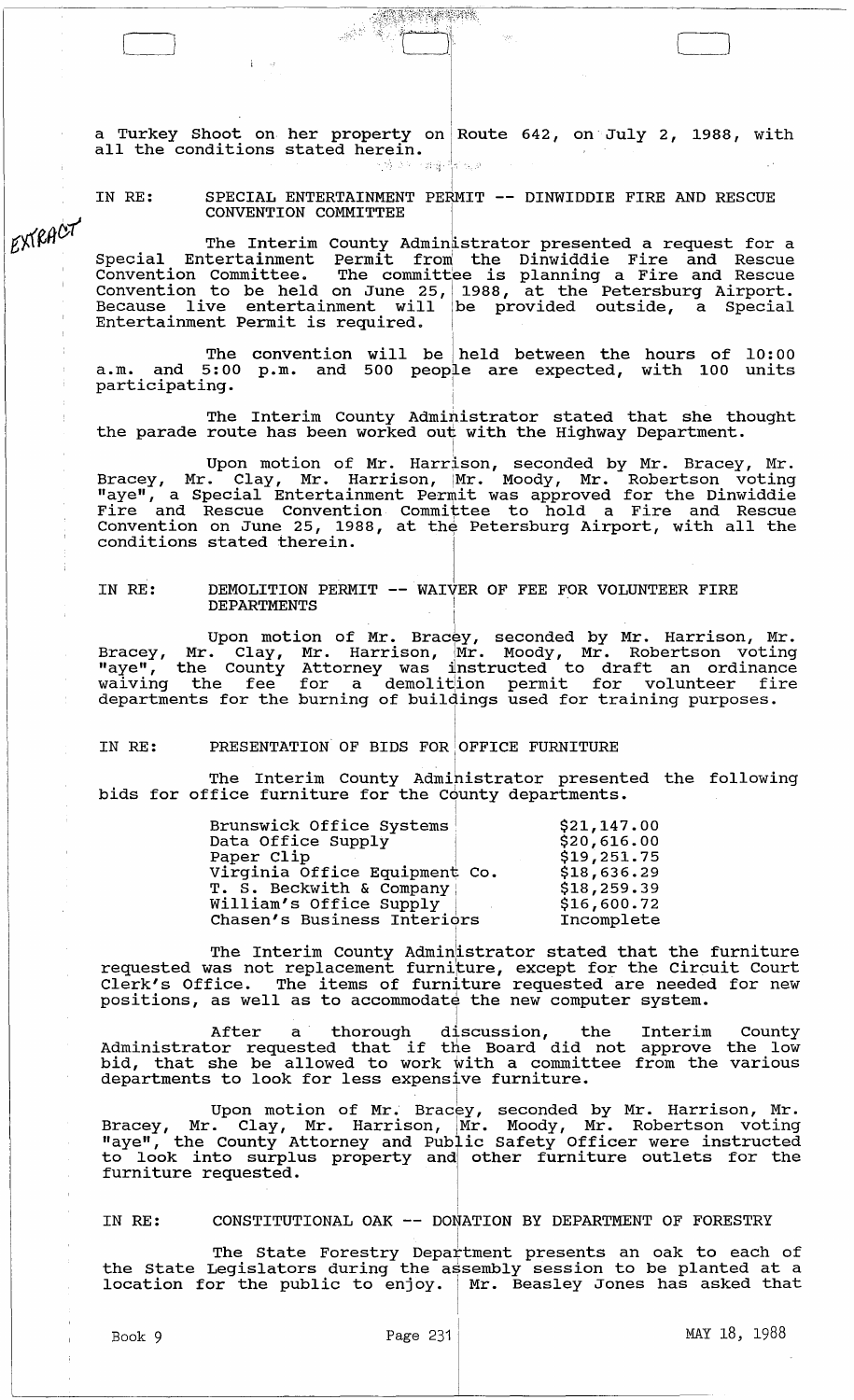his be planted on the Courthouse grounds. The High School's Future Farmer's of America are handling the planting of the tree.

Bracey,  $\overline{\mathbf{u}}$ aye $\mathbf{u}$ , Upon motion Mr. Clay, Mr. of Mr. Clay, Harrison, Mr. seconded by Moody, Mr. Mr. Bracey, Mr. Robertson voting

BE IT RESOLVED THAT THE BOARD OF SUPERVISORS OF DINWIDDIE COUNTY, with appreciation, accepts the tree donated by the Division of Forestry, and Mr. Beasley Jones, to be planted on the Courthouse grounds.

IN RE: BINGO AND RAFFLE PERMIT -- SOUTHERN SOUNDS BAND FAN CLUB

Upon motion of Mr. Harrison, seconded by Mr. Bracey, Mr. Bracey, Mr. Clay, Mr. Harrison, Mr. Moody, Mr. Robertson voting "aye",

BE IT RESOLVED BY THE BOARD OF SUPERVISORS OF DINWIDDIE COUNTY, VIRGINIA, that the following resolution be adopted:

WHEREAS, the Southern Sounds Band Fan Club has submitted an application for a Bingo and Raffle Permit for Calendar Year 1988; and,

WHEREAS, the Southern Sounds Band Fan Club meets the requirements as set out in section 18.2-340.10 of the Code of Virginia and has paid the Ten Dollar (\$10.00) application fee,

NOW THEREFORE BE IT RESOLVED BY THE BOARD OF SUPERVISORS OF DINWIDDIE COUNTY, VIRGINIA, that the Southern Sounds Band Fan Club be granted a Bingo and Raffle Permit for the Calendar Year 1988.

# IN RE: NO WAKE BUOYS -- LEONARD'S MARINA CAMPGROUND

Mr. Ricky C. Rawls, Game Warden, appeared before the Board to present a request on behalf of Dick Gray, Manager of Leonard's Campground and Marina, for the placement of two "No Wake Buoys" at the entrance of the cove to Leonard's Marina. These buoys would be placed approximately 30 feet off at two points that are part of Leonard's Campground.

He stated that there is a need for these buoys because of the many boats that dock in this cove. There is also a swimming area the many boats that dock in this cove. There is also a swimming area<br>which is roped off, but the boats operate directly beside it and sometimes the swimmers stray out of the designated area and into the path of the boats. A boat must travel very slowly to avoid making a path of the boats. A boat mast travel very slowly to avoid making a<br>wake. At this slow speed, the boat would have a better chance of avoiding a swimmer.

He stated that this is a highly congested part of Lake The stated that this is a highly congested part of have number of damaged boats and more importantly, prevent personal injury.

Upon motion of Mr. Harrison, seconded by Mr. Moody, Mr. Bracey, Mr. Clay, Mr. Harrison, Mr. Moody, Mr. Robertson voting "aye", in: Clay, in: harrison, in: hoody, in: hoosercoon vocing<br>"aye", the request for two "No Wake" buoys to be placed at the aje , the request for the no make subjected is

# IN RE: APPOINTMENT OF HAZARDOUS MATERIALS OFFICER AND COORDINATOR OF EMERGENCY SERVICES

Upon motion of Mr. Clay, seconded by Mr. Harrison, Mr. Bracey, Mr. Clay, Mr. Harrison, Mr. Moody, Mr. Robertson voting "aye", the following resolution be adopted:

WHEREAS, by action of the 1987 General Assembly, the Virginia Hazardous Material Emergency Response Program was adopted as contained in Chapter 3.5 of Title 44 of the Code of Virginia, which provided for statewide hazardous materials response capability; and

 $\omega$  ,  $\omega$  ,  $\omega$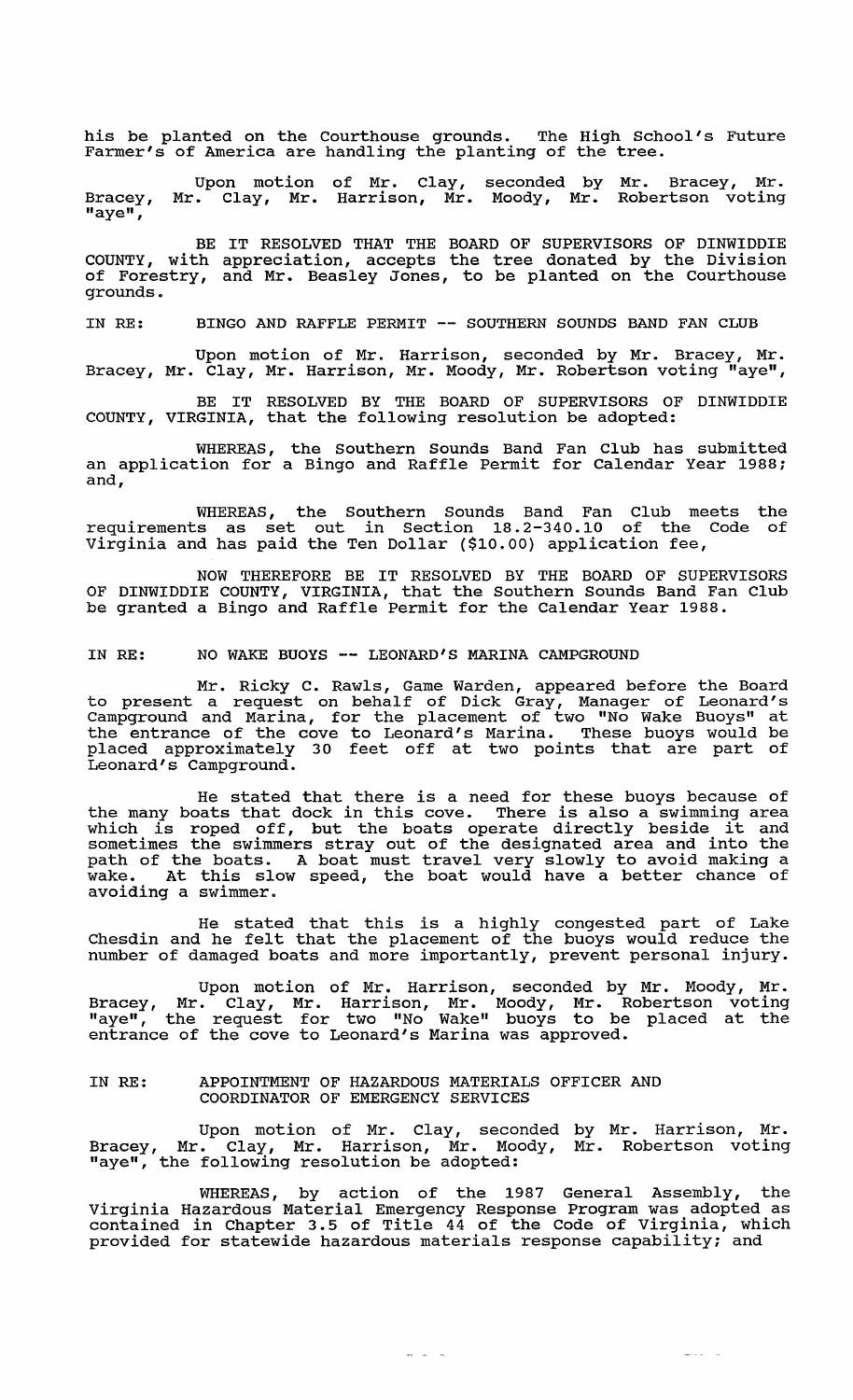WHEREAS, pursuant to this Program, a hazardous materials officer is to be appointed by each locality to work with regional hazardous materials response teams; and,

. :~::~j~;~:~~ %Jr~;~'·~~~~; Y1~-.~'f~~'

 $c_{\rm s}$  :  $i$   $\frac{1}{2}$   $\left[\begin{array}{c} 1 \ 1 \end{array} \right]$ 

WHEREAS, an Emergency Services Coordinator is required to be appointed for each locality within the State under Public Law  $44 - 146.38$ ; and,

WHEREAS, by appointing a full-time Emergency Services Coordinator, the County is eligible to receive 50% participation by the State through the Federal Emergency Management Act and provide a more efficient emergency services program for the volunteer departments and the citizens of Dinwiddie County.

BE IT RESOLVED BY THE BOARD OF SUPERVISORS OF DINWIDDIE COUNTY, VIRGINIA, that effective May 16, 1988, Mr. James C. Rice, Public Safety Officer, be appointed as Hazardous Materials Officer and Coordinator of Emergency Services for the County of Dinwiddie.

### IN RE: CONTRACT FOR COUNTY ADMINISTRATOR

Mr. James E. Cornwell, Jr., County Attorney, stated that the contract with the new County Administrator has been executed and is available for public inspection.

IN RE: SCHOOL BOARD APPOINTMENT  $\left|- -$  NOTICE OF PUBLIC HEARING

The Interim County Administrator stated that a public hearing will be held on the appointment of a school board member for Election District #4 on June  $15$ ,  $1988$ .

# IN RE: EXECUTIVE SESSION

Upon motion of Mr. Moody, seconded by Mr. Clay, Mr. Bracey, Mr. Clay, Mr. Harrison, Mr. Moody, Mr. Robertson voting "aye", pursuant to section 2 .1-341 4 (1) of the Virginia Freedom of Information Act, the Board of supervisors moved into Executive Information Act, the Board of Supervisors moved filed incontruction at 9:17 p.m. to discuss personnel matters. The meeting reconvened into Open Session at 10:30 p.m.

I

### IN RE: ADJOURNMENT

Upon motion of Mr. Bracey, seconded by Mr. Harrison, Mr. Bracey, Mr. Clay, Mr. Harrison, Mr. Moody, Mr. Robertson voting  $\begin{bmatrix} \text{Hence}_{Y}, & \text{Hif.} \\ \text{Hig.} \end{bmatrix}$  the meeting was adjourned at  $\begin{bmatrix} 10:31 & \text{p.m.} \\ \text{hif.} \end{bmatrix}$ 

<u>Xken e ERFELMIN</u><br>GeorgeVE. Robertson, jr.  $\sqrt{r}$ برسويكي Chairman

I ATTEST: *Ulendy W. Queenberry* Interim County Administrator